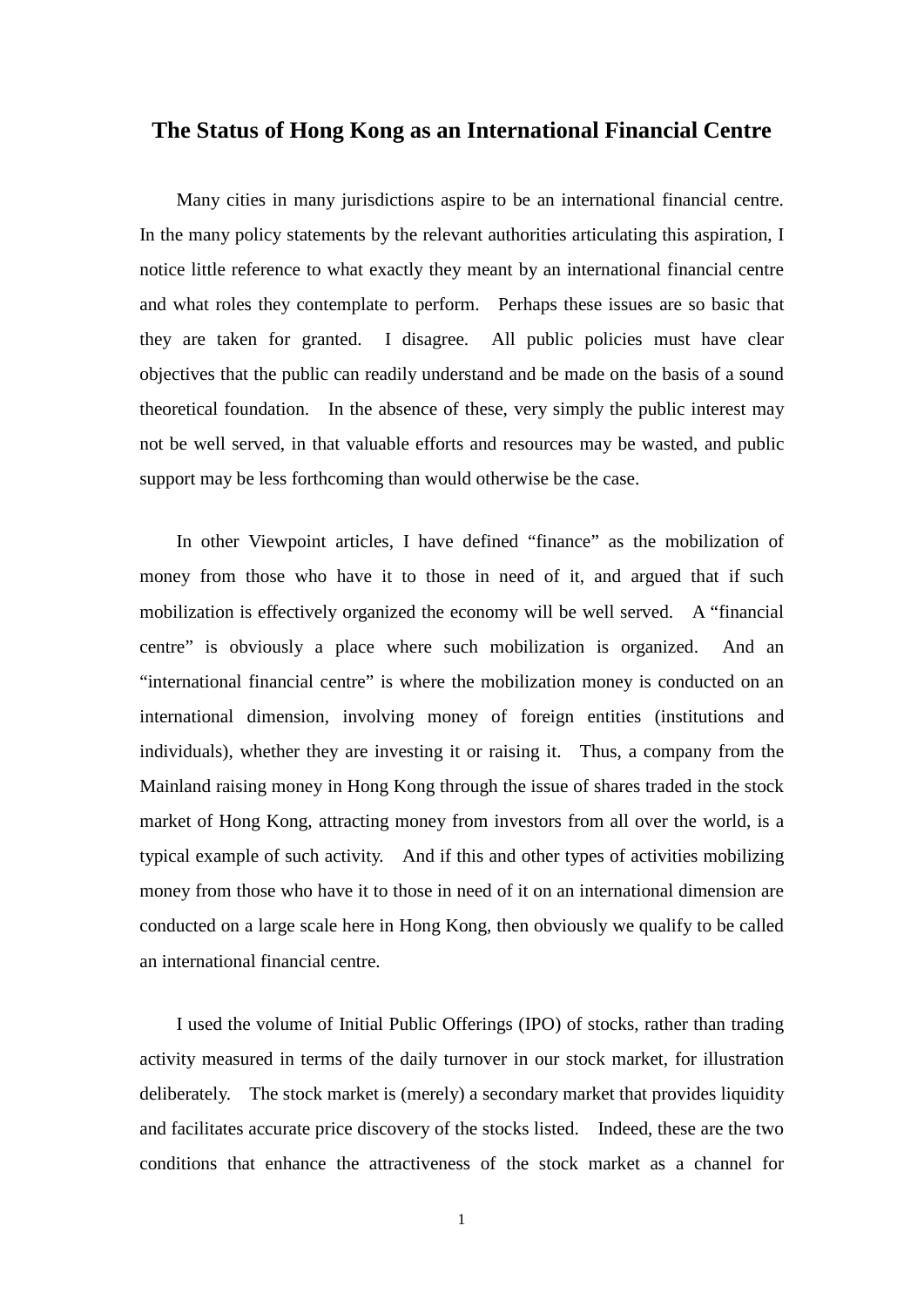mobilizing money through IPO activities. But no more than that; even though there are many interests involved in the daily trading activities, including those of stock brokers, traders and the much larger population of investors holding stocks. This is why, in that context, it is called a secondary market and not a primary market; it is only of secondary importance compared with the primary IPO market, which is where money is mobilized to serve the economy. With the volume of IPO offerings in Hong Kong amongst the largest in the world, sometimes surpassing New York and London to be the largest, without doubt we are an international financial centre.

In my opinion, Hong Kong can even claim to be the most international of financial centres in the world, in that the two "legs" in the mobilization of money – investors and fund raisers – are predominantly foreign, for example, fund raisers from the Mainland tapping money from Europe and America. By comparison, if we take New York as an example: yes there is a huge volume of money being mobilized there, but if one looks at the matter carefully, one finds that either one of the two legs is predominantly domestic, in that foreign companies list their shares in New York to attract money from US investors and foreign investors go to New York to invest in financial assets issued by US entities. New York is important as an international finance centre because its home economy – the  $US -$  is the largest in the world, with huge amounts of US money wishing to invest overseas and a large number of US entities wishing to raise money from overseas. For Hong Kong, we are merely a city of seven million people and a small economy, and yet we are playing such an important role in international finance. But obviously we should not be complacent and, in any case, rankings of this nature are never quite meaningful enough to brag about. I mention it to sharpen our focus on what are the roles of an international financial centre.

It is particularly important for Hong Kong to be focused. Article 109 of the Basic Law says that: "The Government of the Special Administrative Region shall provide an appropriate economic and legal environment for the maintenance of the status of Hong Kong as an international financial centre". I am sure that this is a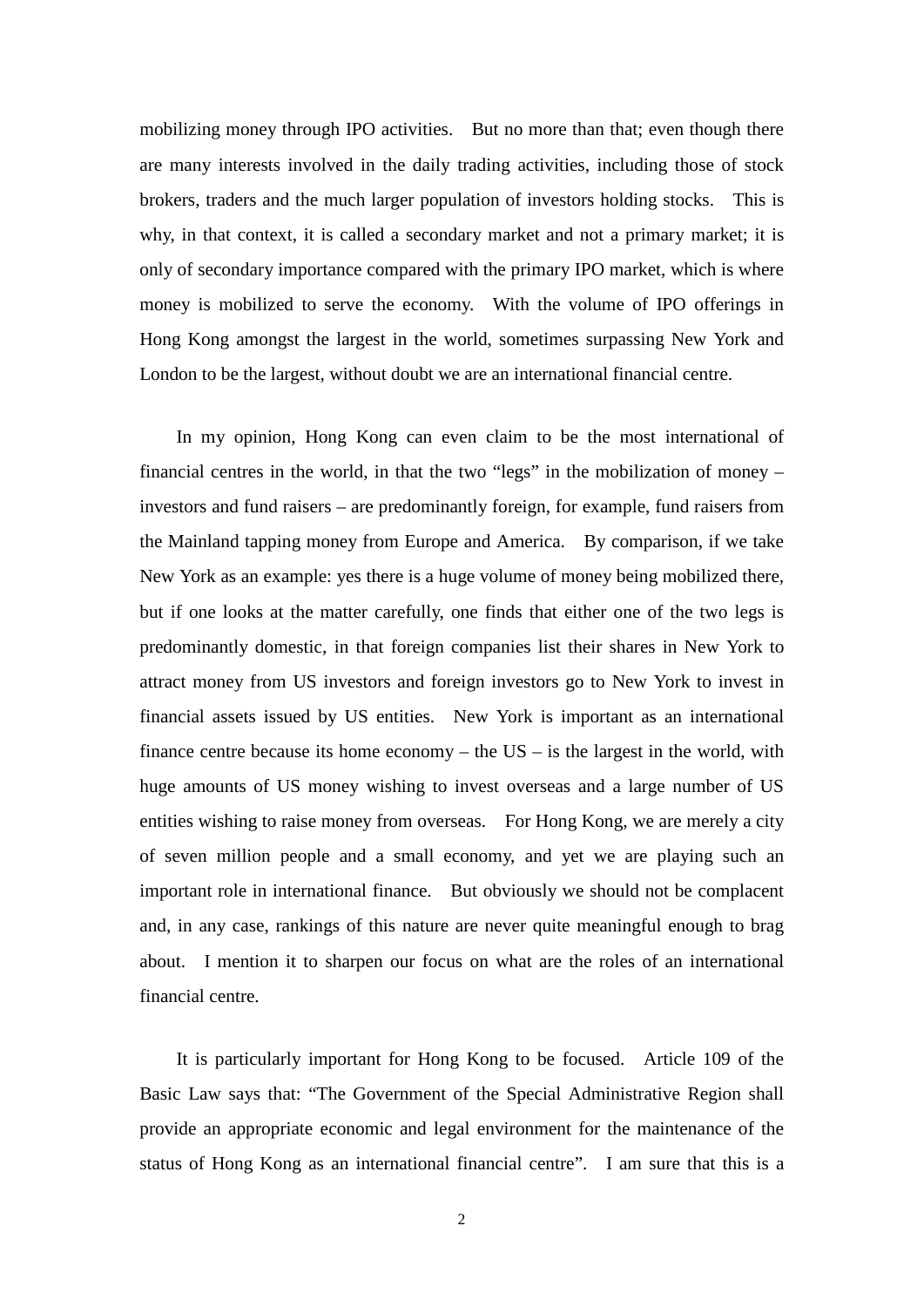heavy responsibility that the HKSARG takes seriously. Indeed, it does; and the results speak for themselves. But international finance is in a state of flux. Many economies are still nursing from the wounds inflicted by the 2007-08 crisis. The developed markets are still talking about the normalization of monetary policy. The process of shrinking the balance sheet of the central bank and the withdrawal of the huge volume of liquidity injected through quantitative easing are only starting in the US; in Europe these are just talks for the time being; in Japan talks have not even started. Less liquidity and higher interest rates will have implications for the prices of financial assets that have been pushed to record levels by the excessive liquidity injected through quantitative easing. Meanwhile, investment banks, particularly those in Wall Street, are getting excited about the prospects of de-regulation and renewed market volatility induced by the normalization of monetary policy! There is also widespread geo-political tension that may well erupt into something ugly and destabilizing to international finance. It is a scenario that we have not experienced before. As an international financial centre, we need, more so than before, to be vigilant and focused.

In the work to maintain the status of Hong Kong as an international finance centre in accordance with Article 109 of the Basic Law, there is one strategic focus that we should always bear in mind and direct our efforts accordingly. Accepting my definition of an international financial centre, we should realistically be concentrating in the mobilization of money between the Mainland and the rest of the world, whether it is the mobilization of money from the rest of the world into the hands of Mainland fund raisers or the mobilization Mainland money into the hands of fund raisers in the rest of the world. Investors in the rest of the world are attracted by what Hong Kong can offer when they wish to invest in financial instruments issued by Mainland entities. They would not come to Hong Kong to look for financial assets issued, for example, by fund raisers in the US or Europe. Equally, the many entities around the world wanting to raise money would not come to Hong Kong unless they are interested in money originating from the Mainland (policy permitting). Our strategic focus should, therefore, be the mobilization of money between the two geographical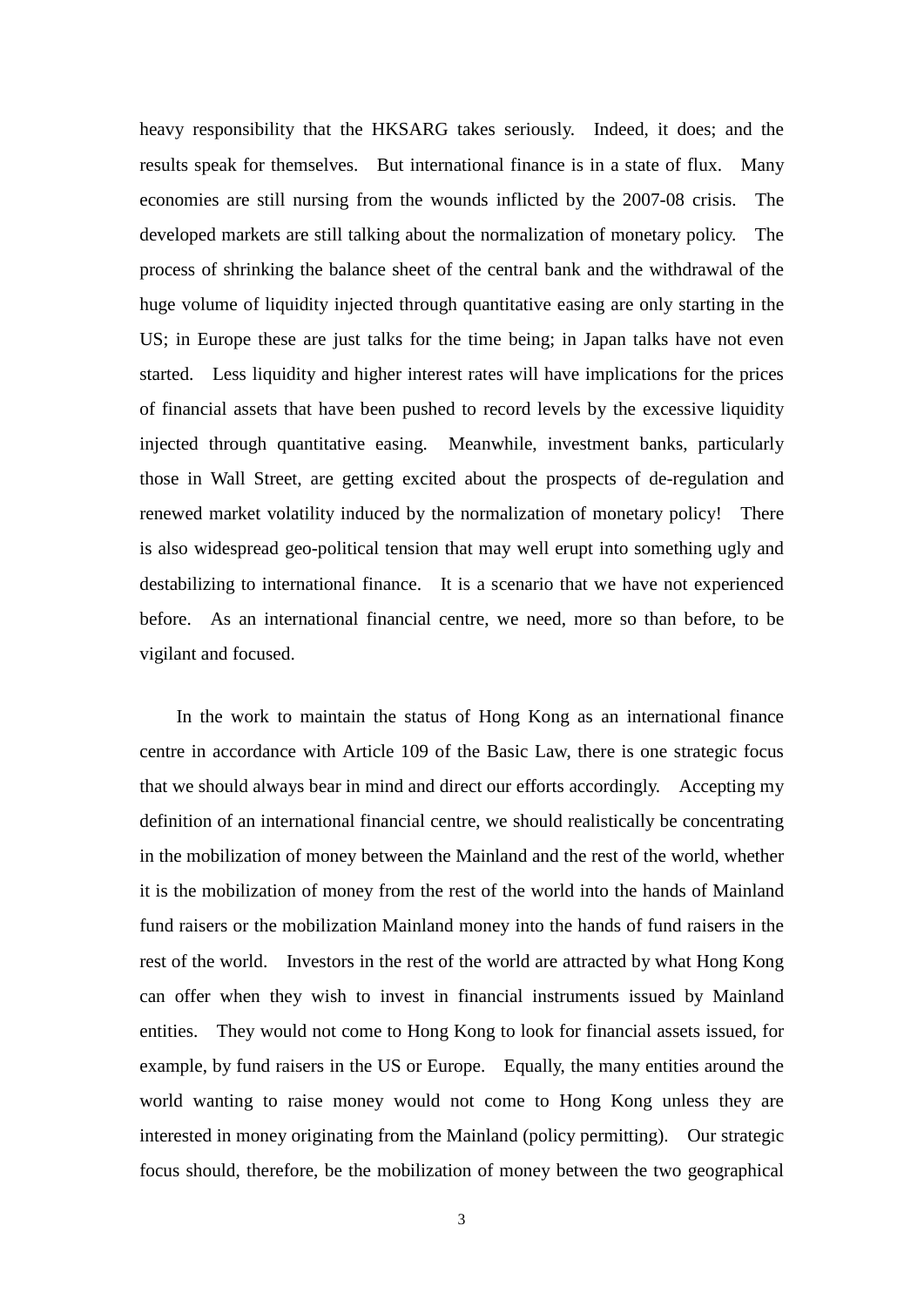or jurisdictional "legs", namely, the Mainland and the rest of the world.

I can almost hear the criticism of some that Hong Kong, including our financial system, is quickly becoming "Mainlandized", as if it is something evil. I must say frankly that, insofar as the financial system of Hong Kong is concerned, there is no meaningful international role to play if it is not because of the need to mobilize money between the Mainland and the rest of the world. This is an area of activity that we all should, in fact, welcome and be thankful instead. The financial activities supporting a small economy with seven million people simply do not justify a financial system of our size and do not make us an international financial centre. Our highly international financial system is itself a substantial part of the Hong Kong economy providing a lot of jobs and attractive incomes, supporting much domestic consumption and the livelihood of those employed in other sectors of the economy.

We have made considerable progress in the mobilization of money between the two "legs". There are, of course, the now familiar Shanghai-Hong Kong Connect and Shenzhen-Hong Kong Connect for stock trading, which have I am sure raised the general interest of investors in the rest of the world in Mainland stocks and Mainland investors in stocks listed in Hong Kong. Hopefully, these will in time, and with the necessary (Mainland related) policy adjustments, lead to more entities in the two "legs" to organize listings in Hong Kong. There is also the Bond Connect which opens up the bond channel for the mobilization of money between the Mainland and the rest of the world through Hong Kong, particularly if in time two-ways flows are allowed. There are many other opportunities, as long as we stay focused in the role in the mobilization of money between the Mainland and the rest of the world. The current efforts in structuring a platform in Hong Kong for the mobilization of money from the Mainland and other economies to fund infrastructural projects along "One Belt, One Road" are right on. I wish them well, although I would not underestimate the difficulty in dealing with the politics of the project, given the many interests of the many jurisdictions involved. The hope is, of course, that the Mainland's leadership and influence in all this, and its recognition of the role that Hong Kong can play (and